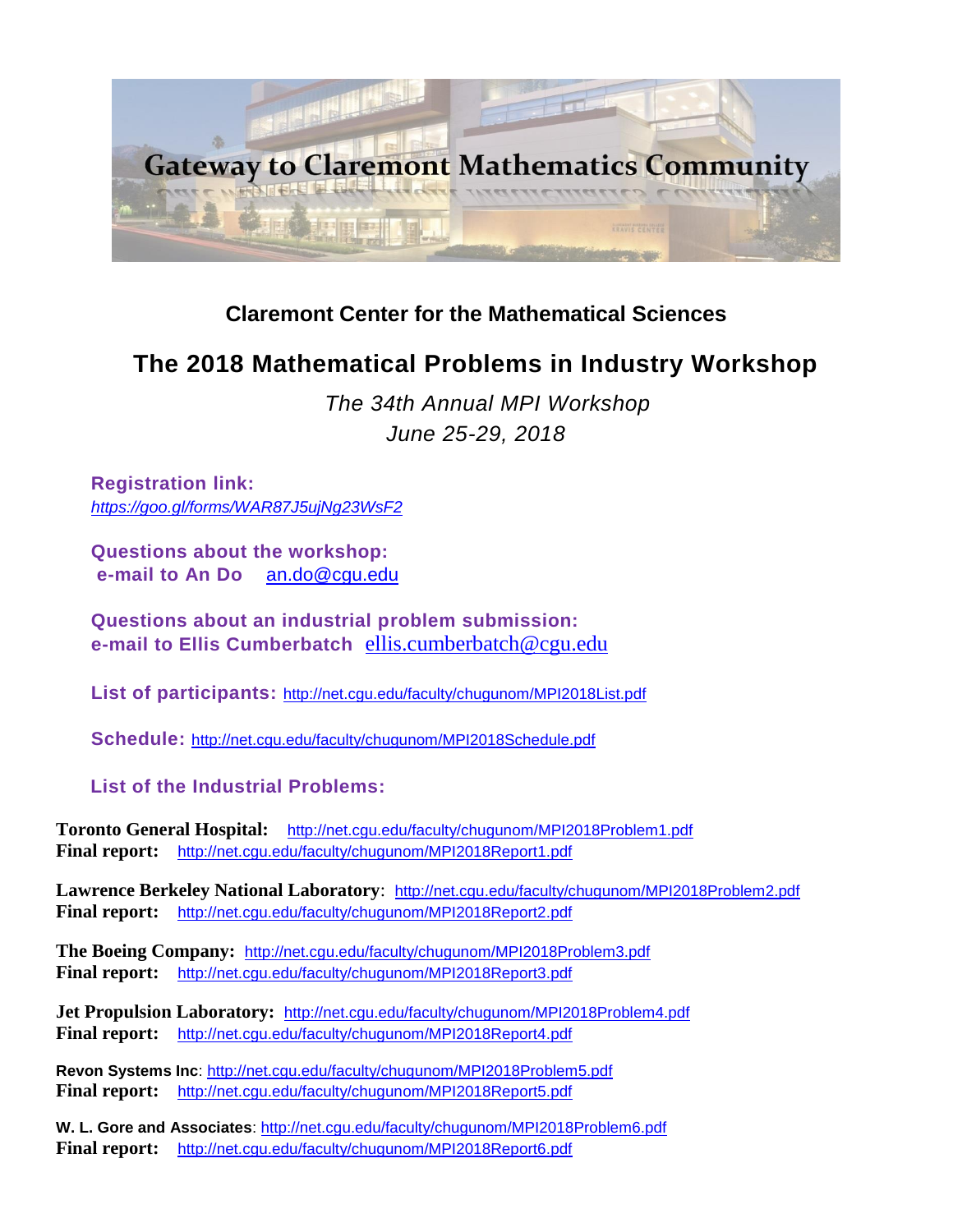#### **Information about lodging options:** <http://net.cgu.edu/faculty/chugunom/MPI2018Lodging.pdf>

 **MPI is a problem solving workshop that attracts leading applied mathematicians, scientists and junior researchers (graduate students, postdocs and junior faculty) from universities, industry, and national laboratories. During the workshop, engineers and scientists from industry interact with the academic participants on problems of interest to their companies.**

 **The workshop is a lively, 5-day interaction on the problems of interest to science and industry. On the first day, the industry representatives present their problems to the whole group. These problems vary widely in nature from those requiring basic physical modeling to those requiring significant simulation, computation or data analysis. For the rest of the week, the workshop participants break up into small working groups consisting of senior faculty and attending scientists, graduate students, and the industrial representatives, to discuss and tackle the problems in an informal setting. On the last day of the workshop, an academic participant from each group presents the results obtained and discusses possible future directions. A written report detailing the progress made during the workshop is prepared subsequently and sent to the industry representatives.**

 **The MPI Organizing Committee is committed to working with representatives from industry to strengthen academic-industrial ties on research challenges. The workshop also seeks to provide a stimulating and engaging collaborative environment for students and faculty to work together and explore innovative approaches to novel real-world problems.**

**Industry representatives who are interested in submitting a problem to the workshop should send their one page abstract of the problem to a member of MPI 2018 Organizing Committee (listed below) before February 28, 2018. The organizing committee will evaluate the suitability of the problem for the MPI workshop and, if the problem is accepted, will discuss a participation fee.** 

**\_\_\_\_\_\_\_\_\_\_\_\_\_\_\_\_\_\_\_\_\_\_\_\_\_\_\_\_\_\_\_\_\_\_\_\_\_\_\_\_\_\_\_\_\_\_\_\_\_\_\_\_\_\_\_\_\_\_\_\_\_\_\_\_\_\_\_\_\_\_\_\_\_\_\_**

# **Local MPI 2018 organizers:**

- Andrea Bertozzi, UCLA, [\(bertozzi@math.ucla.edu\)](mailto:bertozzi@math.ucla.edu)
- Marina Chugunova, CGU, [\(marina.chugunova@cgu.edu\)](mailto:marina.chugunova@cgu.edu)
- Ellis Cumberbatch, CGU, [\(ellis.cumberbatch@cgu.edu\)](mailto:ellis.cumberbatch@cgu.edu)
- Chiu-Yen Kao, CMC, [\(chiu-yen.kao@claremontmckenna.edu\)](mailto:chiu-yen.kao@claremontmckenna.edu)
- Lisette de Pillis, HMC,  $(depillis@g.hmc.edu)$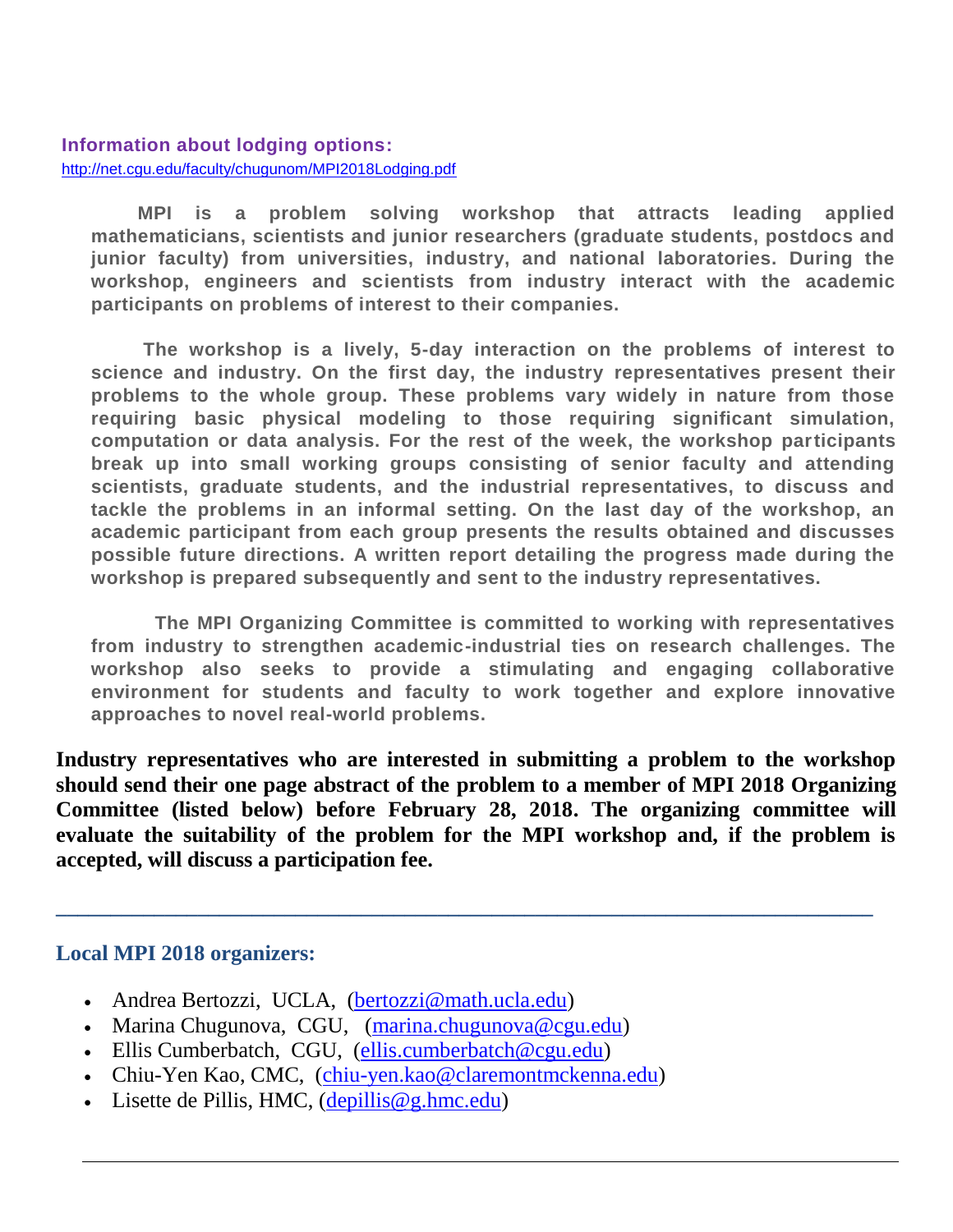### **MPI Organizing committee**

- o **Thomas [Witelski,](http://fds.duke.edu/db/aas/math/faculty/witelski) Duke**
- o **Donald [Schwendeman,](http://homepages.rpi.edu/~schwed/) RPI**
- o **David [Edwards,](http://www.math.udel.edu/~edwards/) U-Delaware**
- o **Burt [Tilley,](http://www.wpi.edu/academics/facultydir/bst.html) WPI**
- o **Linda [Cummings,](http://math.njit.edu/people/cummings.php) NJIT**
- o **[Richard](http://math.njit.edu/people/moore.php) Moore, NJIT**

# **Examples of past MPI abstracts of problems:**

# *On characterizing and simulating porous media*

W. L. Gore and Associates

#### May 26, 2017

Porous media are at the heart of many of the technology solutions that Gore offers. We have studied the performance of these media on macroscopic (∼ cm) length scales and we would like to improve our understanding of the mechanistic details of processes that occur at the microscopic (∼ µm) length scales within these media.

# Modeling multi-layer membrane

A multi-layer membrane consists of a group of membranes with different properties, such as pore size and porosity, stacking on top of each other. Multi-layer membranes have been widely used in a variety of industrial applications, for example, filtration and separation. It has been demonstrated experimentally that well-designed multilayer structured membrane performs better than a homogeneous membrane. Mathematically characterize and model multi-layer membranes can certainly help understanding how membrane properties of each layer affect the performance of the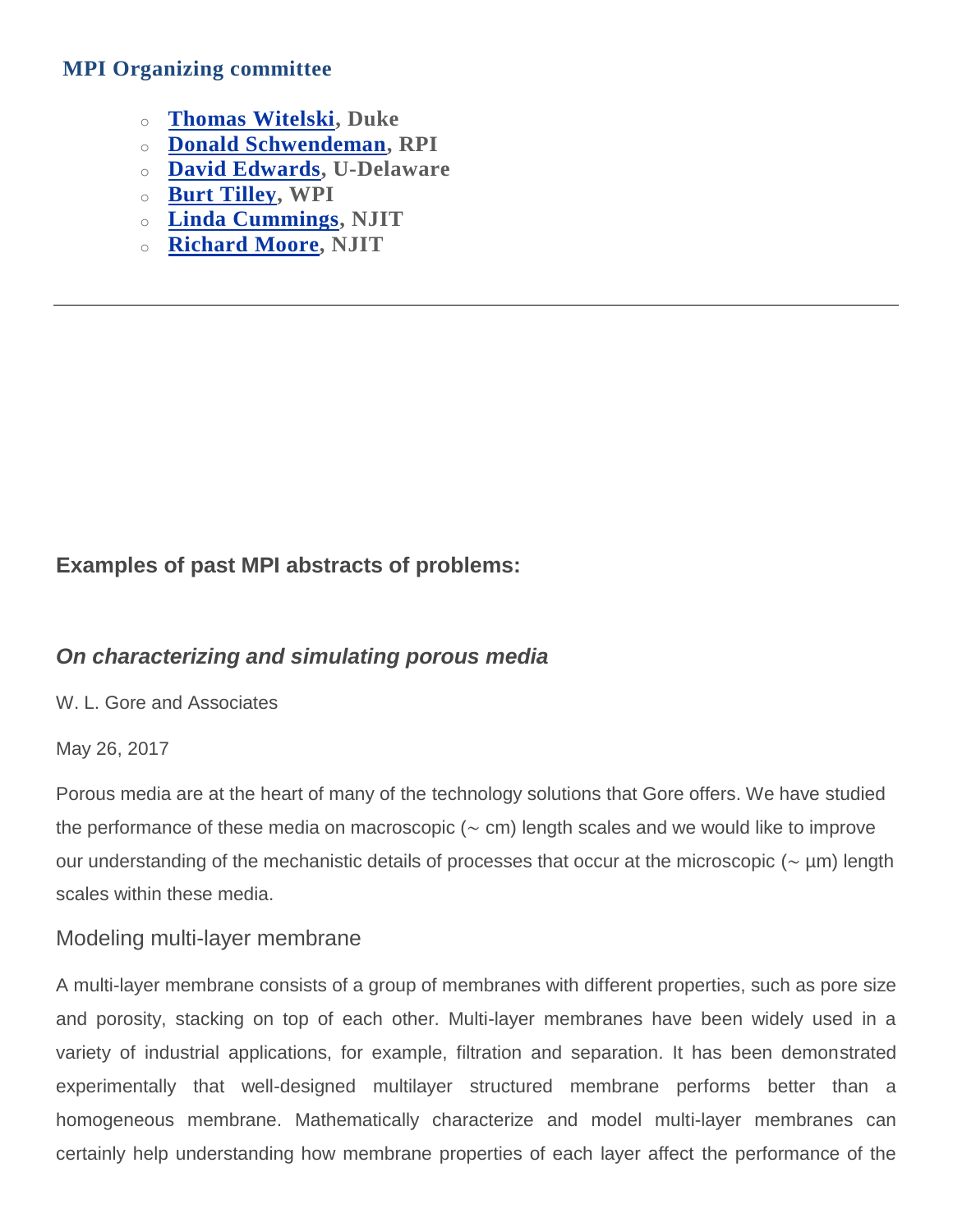membrane stack. Currently there are a number of models that aid in understanding filtration in a homogeneous membrane. Network model, for example, is a model that describes the microscopic structural features of a membrane. In the model, membrane pores are represented by a network of connected cylinders. The advantage of a network model is that it can generate performance data, such as flux and retention, for a broad sweep of filter geometries, based on membrane microstructure. Hence it provides useful information that relates performance of the membrane to its microscopic properties.

When a network model is used to represent a multi-layer membrane, different networks represent membrane layers with different properties. It is not clear how to connect these networks properly. The goal is to build a robust and efficient network model for multi-layer membrane can aid in design and performance optimization. In other separation applications, it is important to understand the mass transfer of spices through the membrane. In particular, diffusion, convection and adsorption of spices through multilayer membrane is of great interest. In this case, network model may be inefficient due to the scale and complexity of the structure. We would like to build a continuum model to study how microscopic properties of a multi-layer membrane stack affect mass transport.

# *Modeling and Optimization of Reach and Exposure in TV*

Marco Montes de Oca,

CLYPD, Inc.

#### 04/25/17

The "holy grail" of advertising is to convince people to take an action through a campaign. We have seen in past MIP editions that advertisers allocate a budget that will allow them to buy time (TV, radio) or insertions (printed media) in exchange for "impressions" (number of views of their advertisement).

Any campaign will reach a certain number of people at least once, but there will be a fraction of this population that will be reached twice, three times, etc. This gives rise to an "exposure distribution" There will be an ideal exposure distribution for a particular campaign, and therefore advertisers usually impose constraints on their campaign as an indirect way to control the resulting exposure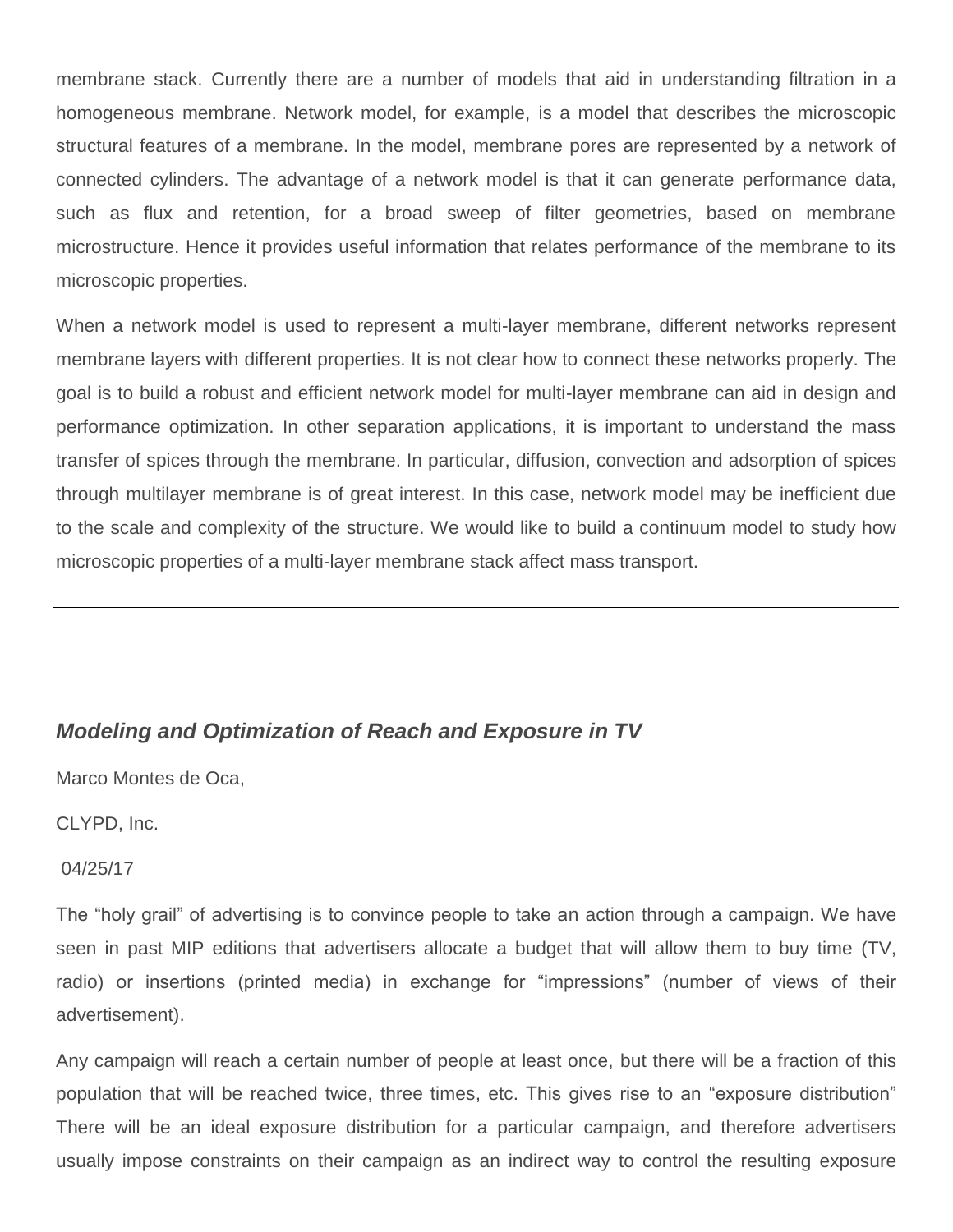distribution. For example, for the launch of a new product an advertiser might want to reach as many people as possible up to three times. This requirement is translated as a campaign with constraints in the number of times the advertiser's ad is shown in the same show in the same channel, for instance, because it is expected that the same people will watch the same show week after week and the advertiser wants to limit the frequency of exposure of that audience. Likewise, a targeted campaign might want to increase the frequency of exposure of people who have expressed interest in buying a car by visiting online used car catalogues. In this case, the constraints on the campaign would be to buy more placements than usual on, for example, car-related shows.

Up until recently advertisers relied on their intuition, or on limited data, to establish the constraints that, they hope, will generate the desired exposure distribution. The problem we want to address during the workshop is 1) to mathematically model TV viewing behavior, 2) use real (or close to real TV data) to validate and tune such models, and 3) automatically derive the constraints necessary to attain a particular exposure distribution.

# **Testimonials:**

Jacqueline Ashmore TIAX LLC Cambridge, MA 02140

Over twelve academics from across the US and the UK worked on a problem related to TIAX's fluxgate sensors at the Math Problems in Industry workshop at Olin College. The group worked conscientiously and enthusiastically, often late into the evening and on some occasions into the early hours of the morning, to understand various different aspects of the problem. A TIAX representative was present for much of the workshop and was involved in many stimulating conversations that gave us useful ideas for different approaches to analyzing the fluxgate sensor output. The group has already written a substantial draft report for TIAX on their analysis and numerical work, which they will complete in the near future, and they also wrote Matlab programs to perform some of the analysis. Participating in the MPI workshop provided us with rapid results based on insights from multiple perspectives. The analytical and numerical results, the software programs, and the knowledge and understanding gained from the workshop will all be beneficial in directing TIAX's work to make improvements to our sensors.

John Skelton Albany International Research Co